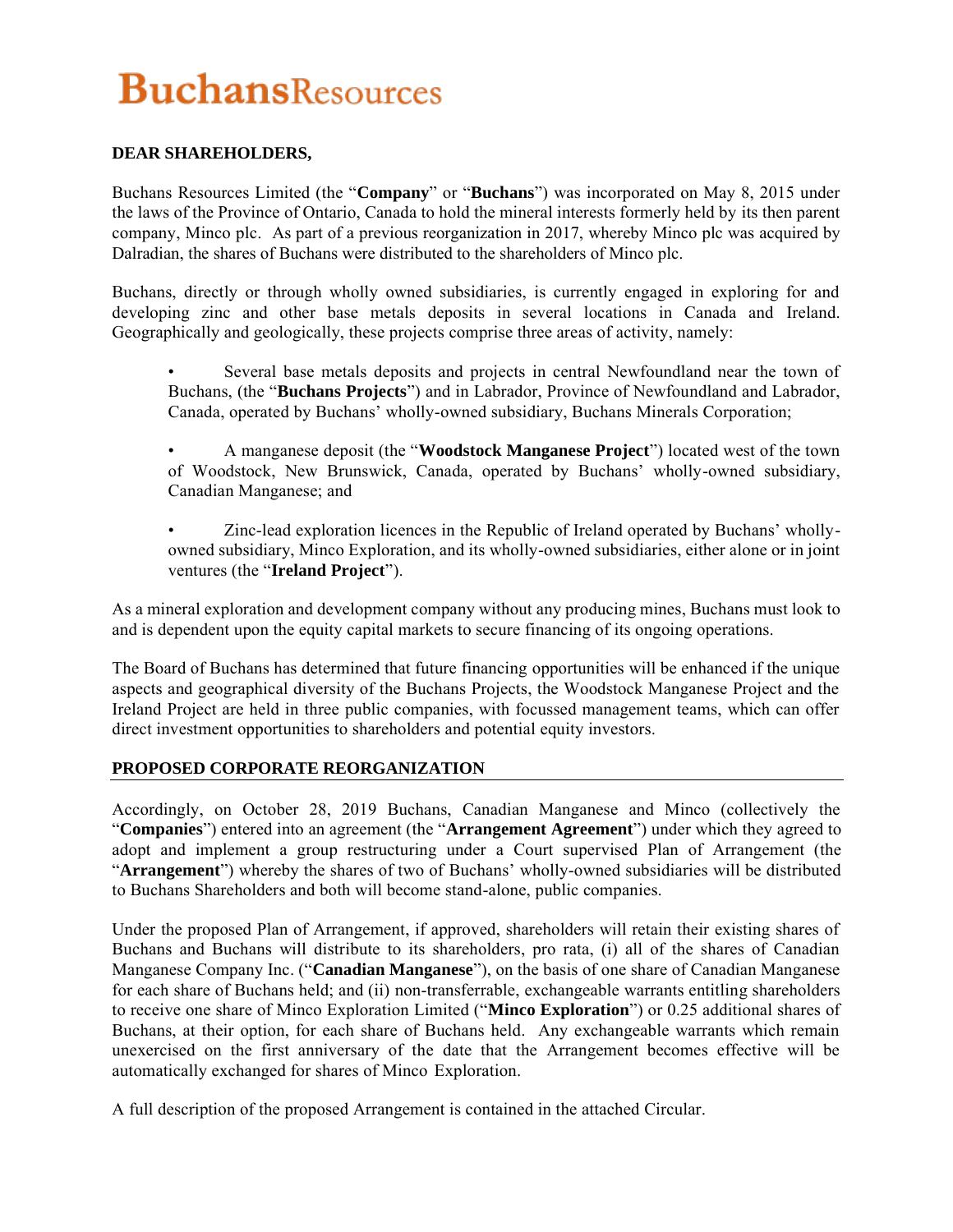## **EFFECT OF THE ARRANGEMENT**

As a consequence, upon the Plan of Arrangement becoming effective, the mineral exploration business and projects now owned and operated by Buchans will be held by three separate public companies, namely:

- 1. **Buchans Resources** which will retain the base and precious metals projects in the Province of Newfoundland and Labrador and its investment in base metal and silver projects in Mexico through an approximately 22% shareholding in Xtierra Inc;
- 2. **Canadian Manganese** which will hold the Woodstock Manganese Project in the Province of New Brunswick; and
- 3. **Minco Exploration** which will hold the exploration projects in Ireland.

An overview of the assets and activities of each company is provided below and further details on the each of Canadian Manganese and Minco Exploration are provided in the Schedules included with the Circular.

A large number of Buchans' shareholders are located in Ireland and the United Kingdom, having first invested in Minco plc as a locally based mineral venture. Management believes that they will wish to continue to be direct investors in the Ireland Project. The Buchans Exchangeable Warrant structure allows all existing Buchans Shareholders, but particularly those resident in Ireland and the UK, the option to continue to participate in the development of the Ireland Project by electing to exchange their Exchangeable Warrants for shares of Minco.

Alternatively, this structure allows all shareholders, but particularly those resident in Canada, to focus their investment interest on the Buchans Projects by increasing their level of ownership in Buchans by electing to exchange their Exchangeable Warrants for additional Buchans Shares.

## **STOCK EXCHANGE LISTINGS**

Following approval and adoption of the Arrangement, each of the Companies plans to take steps to apply for separate stock exchange listings, subject to market and trading conditions and obtaining any necessary approvals: Buchans on the TSXV or the Canadian Securities Exchange (CSE); Canadian Manganese on the CSE; and Minco Exploration on the Irish Stock Exchange.

#### **RECOMMEDATION OF THE DIRECTORS**

Completion of the Plan of Arrangement is subject to a number of conditions including, but not limited to, approval by the shareholders of Buchans by way of a special resolution passed by a two-thirds majority of the votes cast at the Annual and Special Meeting of Shareholders to be held on December 10, 2019 and approval by the Ontario Superior Court of Justice (the "**Court**").

The Board of Directors of Buchans has reviewed the terms and conditions of the proposed Arrangement and has concluded that the Arrangement is fair and reasonable to shareholders and is in the best interest of Buchans and unanimously recommends that shareholders vote for approval of the Arrangement.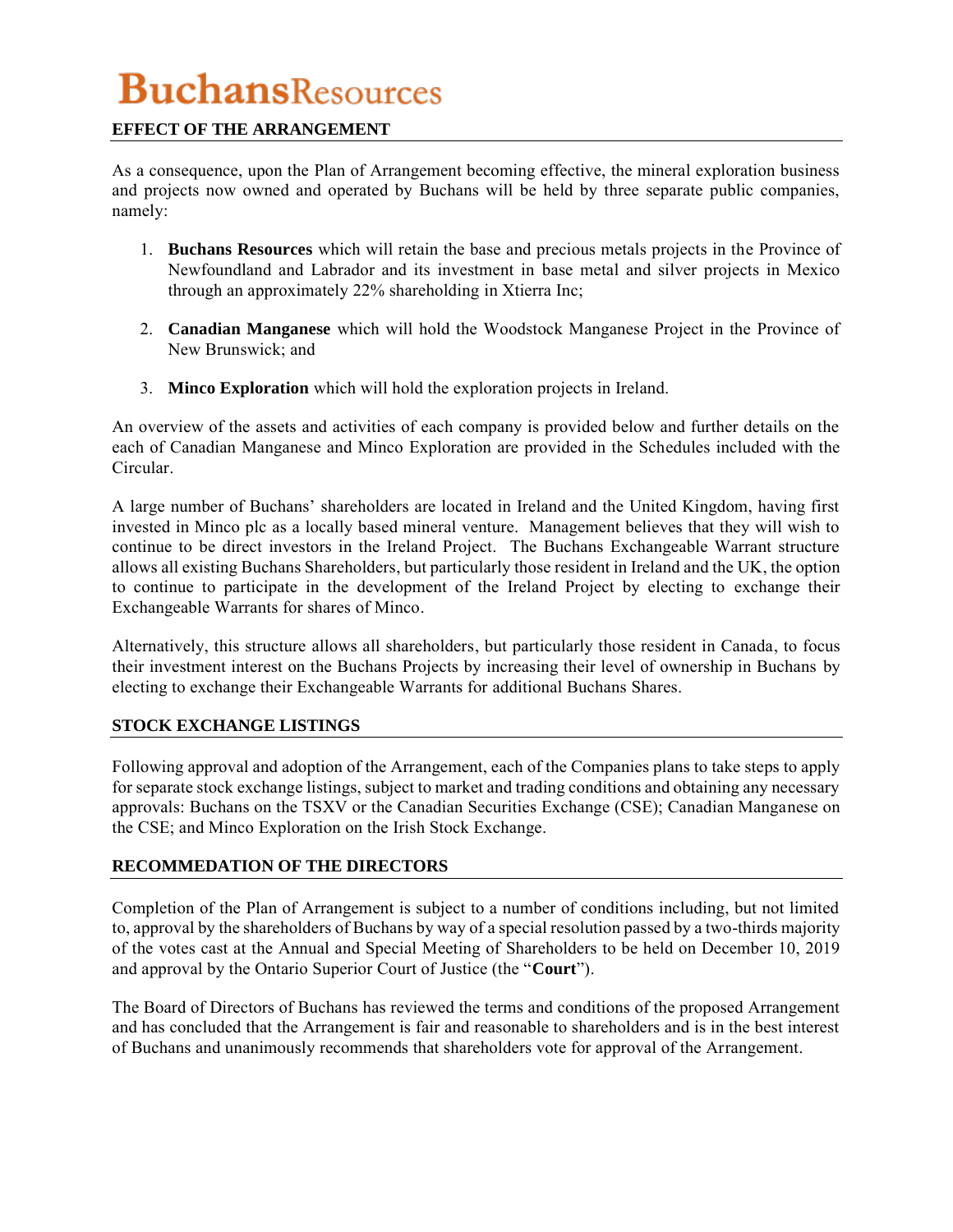## **COMPANY OVERVIEW**

### **THE BUCHANS PROJECTS**

#### *Newfoundland – Base Metals*

Buchans holds an extensive mineral land package in the Buchans district of central Newfoundland with interests in four undeveloped base metal deposits, including the large, lower grade, Lundberg stockwork sulphide deposit, as well as three smaller, higher grade, volcanogenic massive sulphide ("**VMS**") "satellite" deposits, each with excellent exploration potential.

#### *Lundberg Deposit – New Mineral Resource Estimate*

On March 1, 2019 Buchans announced a new updated pit-constrained Mineral Resource Estimate for the Lundberg base metal deposit, located at the former Lucky Strike mine site, and a NI 43-101 Technical Report was filed on April 15, 2019.

The new Mineral Resource Estimate, effective February 28, 2019, includes In-pit Indicated Mineral Resources of 16,790,000 tonnes grading 1.53% Zn, 0.64% Pb, 0.42% Cu, 5.69 g/t Ag and 0.07 g/t Au (3.38% Zn Eq) [Zinc Equivalent] and In-pit Inferred Mineral Resources of 380,000 tonnes grading 2.03% Zn, 1.01% Pb, 0.36% Cu, 22.35 g/t Ag and 0.31 g/t Au (4.46% Zn Eq), reported at a cut-off grade of US\$20/t NSR within an optimized pit shell, and is considered to reflect reasonable prospects for economic extraction in the foreseeable future using conventional open-pit mining methods.

Following recommendations in the Technical Report, Stantec Consulting Ltd. completed a conceptual (order of magnitude) study of the Lundberg deposit evaluating various development options based on the 2019 mineral resource estimate and evaluating various potential mining and processing scenarios. The purpose of the Stantec study was to prepare a high-level options assessment to assist with planning for future development work on the Lundberg project. The results and conclusions will now be utilised to focus Buchans' approach towards completion of an updated preliminary economic assessment of the Lundberg project as a stand-alone open-pit mineral resource development, optimally situated on a brownfields site with excellent infrastructure.

#### *8,000 metres of drilling in 38 holes - VMS exploration potential*

Buchans is confident that its Newfoundland mineral properties hold potential for discovery of new VMS deposits comparable to historically mined orebodies in the Buchans camp, where Asarco mined more than 16.2 million tonnes from five separate deposits, with a combined average grade of 14.51% Zn, 7.65% Pb, 1.33% Cu, 126 g/t Ag, and 1.37g/t Au, before mine closure in 1984.

In 2018, a total of 8,000 metres of drilling was completed in 38 holes exploring the Buchans and Tulks North base metal properties in central Newfoundland. Drilling in 2018 in four target areas within a radius of 3.5 kilometres of Lundberg/Lucky Strike returned favourable results warranting further exploration for additional higher-grade resources that could potentially complement Lundberg's development or be developed as stand-alone mining projects.

#### *Exploring for gold in Newfoundland and Labrador and nickel-copper-cobalt in Labrador*

Buchans also holds several other base metal and gold properties in Newfoundland and Labrador, including the Lake Douglas gold property in Newfoundland, the Tasiuyak gold property in Labrador, and the South Voisey's Bay nickel-copper-cobalt property in Labrador.